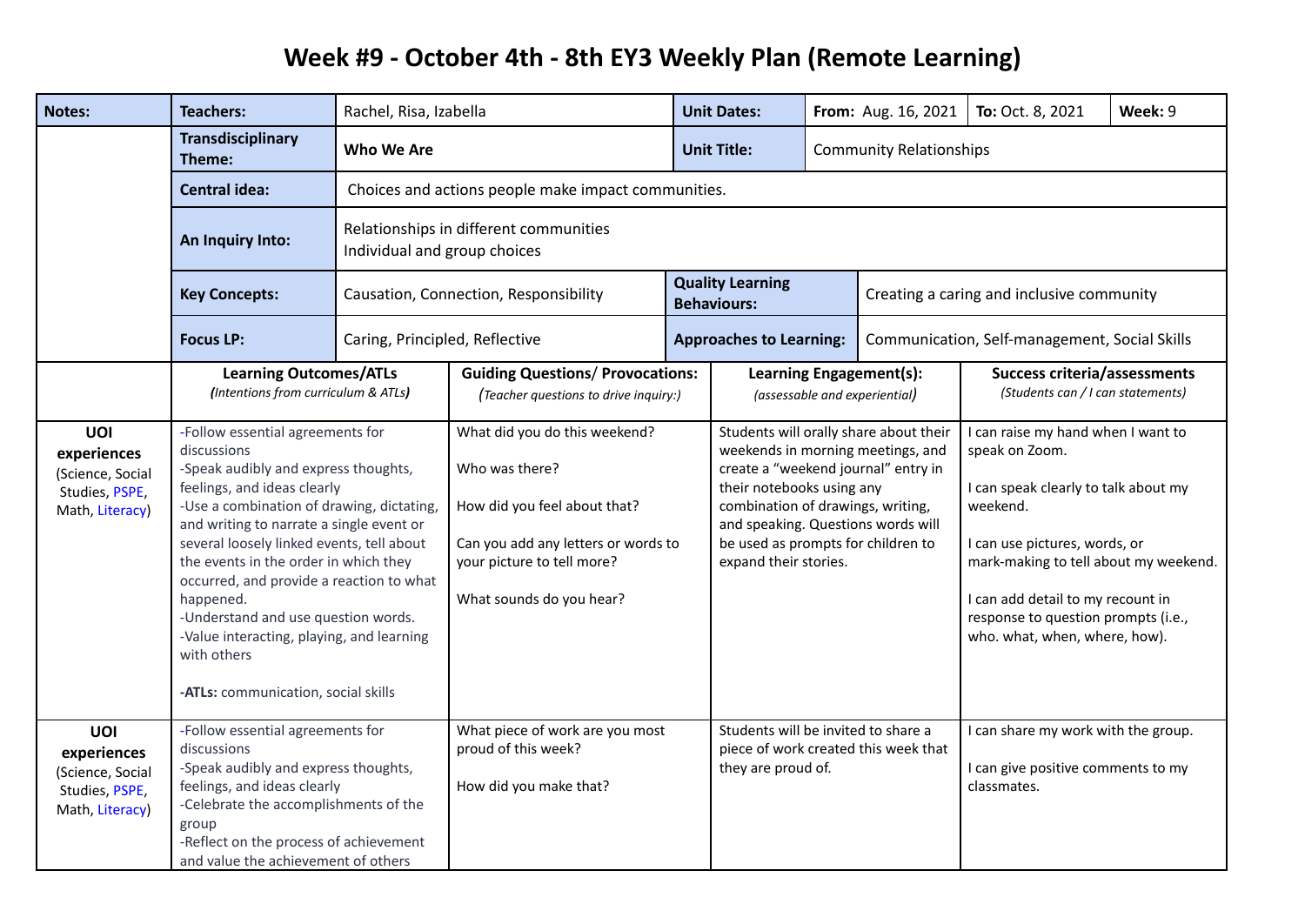|                                                                                    | -ATLs: communication, social skills                                                                                                                                                                                                                                                                                                                                                                                                                                   |                                                                                                               |                                                                                                                                    |                                                                                                                |
|------------------------------------------------------------------------------------|-----------------------------------------------------------------------------------------------------------------------------------------------------------------------------------------------------------------------------------------------------------------------------------------------------------------------------------------------------------------------------------------------------------------------------------------------------------------------|---------------------------------------------------------------------------------------------------------------|------------------------------------------------------------------------------------------------------------------------------------|----------------------------------------------------------------------------------------------------------------|
| UOI<br>experiences<br>(Science, Social<br>Studies, PSPE,<br>Math, Literacy)        | -Understand the impact of their actions<br>on each other and the environment<br>-Are aware of their emotions and begin<br>to regulate their emotional responses<br>and behaviour<br>-Reflect on the process of achievement<br>and value the achievement of others<br>-Visual texts can immediately gain our<br>attention.<br>-Identify their feelings and emotions and<br>explain possible causes<br>-ATLs: communication, social skills                              | What small problem does the<br>character have?<br>How can they use Kelso's Choices to<br>solve their problem? | Students will listen to two stories<br>about small problems and say how<br>they could solve them with Kelso's<br>Choices.          | I can identify the character and solve<br>problems.                                                            |
| <b>UOI</b><br>experiences<br>(Science, Social<br>Studies, PSPE,<br>Math, Literacy) | - Represent information through<br>pictographs and tally marks<br>-Sort and label real objects by attributes<br>-Create pictographs and tally marks-<br>-Understand that sets can be organized<br>by different attributes<br>-ATLs: communication, thinking skills                                                                                                                                                                                                    | Which is your favourite fun zoom?<br>Why is that your favourite?                                              | Students will make choices as a<br>group about FunZoom options for<br>Friday using tallying and bar graphs.                        | I can make a choice and choose my<br>favourite fun zoom.                                                       |
| <b>UOI</b><br>experiences<br>(Science, Social<br>Studies, PSPE,<br>Math, Literacy) | -Speak audibly and express thoughts,<br>feelings, and ideas clearly.<br>-Ask and answer questions in order to<br>seek help, get information, or clarify<br>something that is not understood.<br>-Understand and use question words<br>(interrogatives) (e.g., who, what, where,<br>when, why, how).<br>-Describe familiar people, places, things,<br>and events and, with prompting and<br>support, provide additional detail.<br>-ATLs: communication, social skills | Who will you interview?<br>What questions will you ask?                                                       | Students will interview someone in<br>their community about their role,<br>responsibilities, and how they<br>impact the community. | I can speak using a clear voice and can<br>express my ideas well.<br>I can ask questions about responsibility. |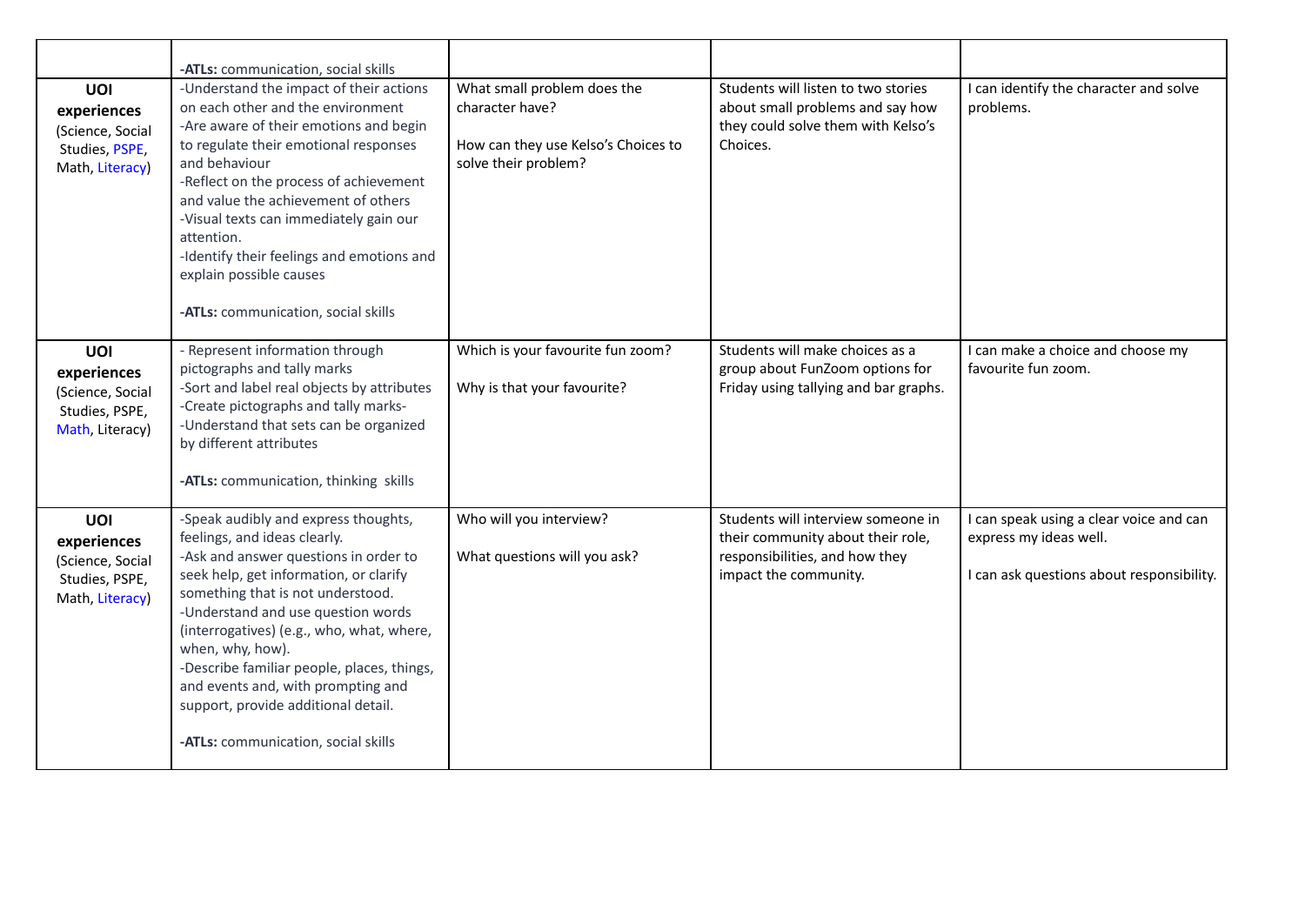| <b>Stand-Alone</b><br>Math     | -Follow essential agreements for<br>discussions<br>-Speak audibly and express thoughts,<br>feelings, and ideas clearly<br>-Use cardinal and ordinal numbers in<br>real-life situations<br>-Understand that calendars can be used<br>to determine the date, and to identify<br>and sequence days of the week and<br>months of the year<br>-ATLs: thinking, communication, social<br>skills                                                                                                   | How many days are in a week?<br>What day of the week is it today?<br>What month is it?<br>What is the date?<br>What number comes next?<br>How many tens and ones are in that<br>number?<br>How many days are there until [X<br>Event]?                     | Students will engage with calendar<br>activities during morning meetings<br>on Zoom, discussing the days of the<br>week, months, and numbers.                                                                                                                                                             | I can identify and sequence the days of<br>the week.<br>I can talk about numbers as they relate<br>to the calendar.<br>I can listen and respond to others'<br>ideas.                                                                   |
|--------------------------------|---------------------------------------------------------------------------------------------------------------------------------------------------------------------------------------------------------------------------------------------------------------------------------------------------------------------------------------------------------------------------------------------------------------------------------------------------------------------------------------------|------------------------------------------------------------------------------------------------------------------------------------------------------------------------------------------------------------------------------------------------------------|-----------------------------------------------------------------------------------------------------------------------------------------------------------------------------------------------------------------------------------------------------------------------------------------------------------|----------------------------------------------------------------------------------------------------------------------------------------------------------------------------------------------------------------------------------------|
|                                | - Represent information through<br>pictographs and tally marks<br>-Sort and label real objects by attributes<br>-Create pictographs and tally marks-<br>-Understand that sets can be organized<br>by different attributes<br>-Count to determine the number of<br>objects in a set<br>-Understand that sets can be organized<br>by different attributes<br>-ATLs: communication, thinking skills                                                                                            | How will you sort the shapes?<br>What is your favourite object?                                                                                                                                                                                            | Students will sort the shapes from<br>the reference booklet in two<br>different ways (ex: by shape, colour,<br>number, etc.)<br>Students will collect objects from<br>around the house, sort by colour,<br>and create a tally chart to see how<br>many of each colour.                                    | I can sort the objects by colour,<br>number, and shape.                                                                                                                                                                                |
| <b>Stand-Alone</b><br>Literacy | -Actively engage in fiction group reading<br>activities with purpose and<br>understanding.<br>-Follow essential agreements for<br>discussions<br>-With prompting and support, ask and<br>answer questions about key details in a<br>text.<br>-With prompting and support, describe<br>the connection between two individuals,<br>events, ideas, or pieces of information in<br>a text.<br>-Recognize and produce rhyming words.<br>-Value interacting, playing, and learning<br>with others | What do you think this book will be<br>about?<br>Can you predict what will happen<br>next?<br>Did something like this ever happen to<br>you?<br>How do you think the character feels?<br>Why do you think the character did<br>that?<br>What would you do? | Story Time - Students will listen to<br>stories read aloud on Zoom, as well<br>as songs, rhymes, and fingerplays,<br>showing understanding in their<br>responses (ie., making connections<br>and predictions, joining in with<br>familiar refrains, identifying rhyming<br>words, sharing opinions, etc.) | I can listen attentively to a story.<br>I can join in with familiar songs,<br>rhymes, or repeated refrains.<br>I can ask and answer questions about a<br>story.<br>I can make connections to a story.<br>I can identify rhyming words. |